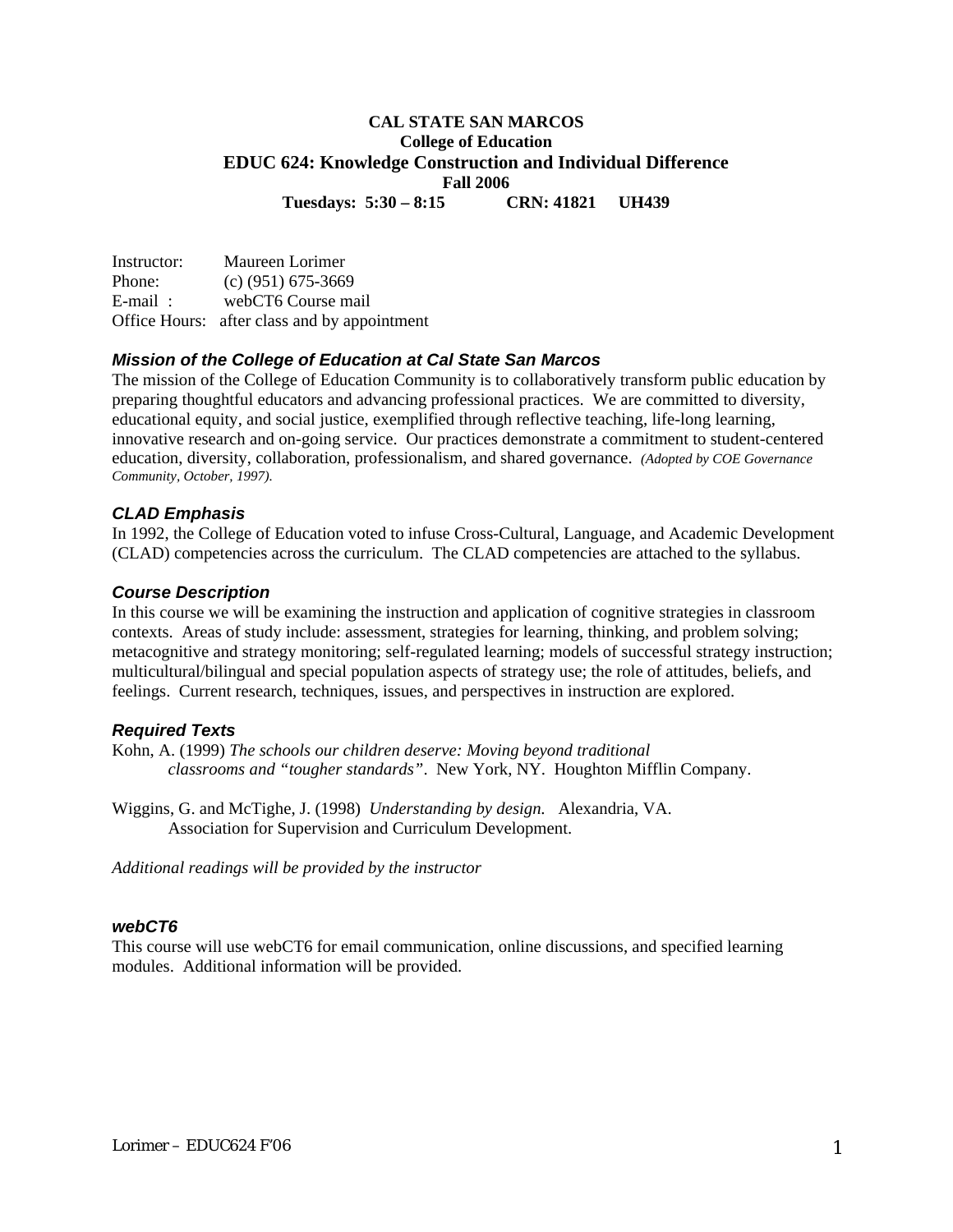| <b>Date</b> | <b>Topics, Activities, and Assignments</b>                                                                                                                                                             | <b>Readings</b>    |
|-------------|--------------------------------------------------------------------------------------------------------------------------------------------------------------------------------------------------------|--------------------|
| 8/29        | <b>Introduction:</b> Course outline, Glossary of terms activity. What is<br>assessment and how is it used?                                                                                             |                    |
| 9/5         | <b>Topic:</b> What is backward design? How can we best use backward<br>design in our curriculum?                                                                                                       | Wiggins, Ch. 1.    |
| 9/12        | <b>Topic:</b> What is <i>understanding</i> vs. <i>coverage?</i>                                                                                                                                        | Wiggins, Ch. 2 & 3 |
| 9/19        | <b>Topic-</b> The Six Facets of Understanding<br>Process: Jigsaw on the facets.<br>Due: Unit Ouline                                                                                                    | Wiggins, Ch. 4     |
| 9/26        | <b>Learning Module or Online Discussion - webCT6</b>                                                                                                                                                   |                    |
| 10/3        | Topic: Thinking like an assessor<br>Process: Individual report outs on unit designs                                                                                                                    | Wiggins, Ch. 5     |
| 10/10       | Topic: Standards and Motivation                                                                                                                                                                        | Kohn, Ch. 1 & 2    |
| 10/17       | <b>Topic:</b> Considerations for teaching and learning.<br>Due: Reading summary - Kohn Ch. 1 & 2                                                                                                       | Kohn, Ch. 3        |
| 10/24       | <b>Topic:</b> Standardized Testing<br>Due: Reading summary - Kohn Ch. 3                                                                                                                                | Kohn, Ch. 4        |
| 10/31       | <b>Learning Module or Online Discussion - webCT 6</b>                                                                                                                                                  |                    |
| 11/7        | Topic: Top down coercion and school reform<br>Due: Reading summary - Kohn Ch. 4                                                                                                                        | Kohn, Ch. 5        |
| 11/14       | Topics: School improvement<br>Due: Reading summary - Kohn Ch. 5                                                                                                                                        | Kohn, Ch. 6        |
| 11/21       | Presentations: Kohn, Ch. 7 & 8<br><b>Topics:</b> Starting from Scratch and Education at Its Best<br>Due: Reading summary - Kohn Ch. 6                                                                  |                    |
| 11/28       | <b>Presentations:</b> Kohn, Ch. 9 & 10<br><b>Topics:</b> Getting the 3 R's Right and The Way Out<br>Due: Backward Design Unit, Presentation Outlines, Glossary of<br>Terms, and all reading summaries. |                    |
| 12/5        | <b>Online Reflection - webCT6</b>                                                                                                                                                                      |                    |

# **Tentative Class Outline**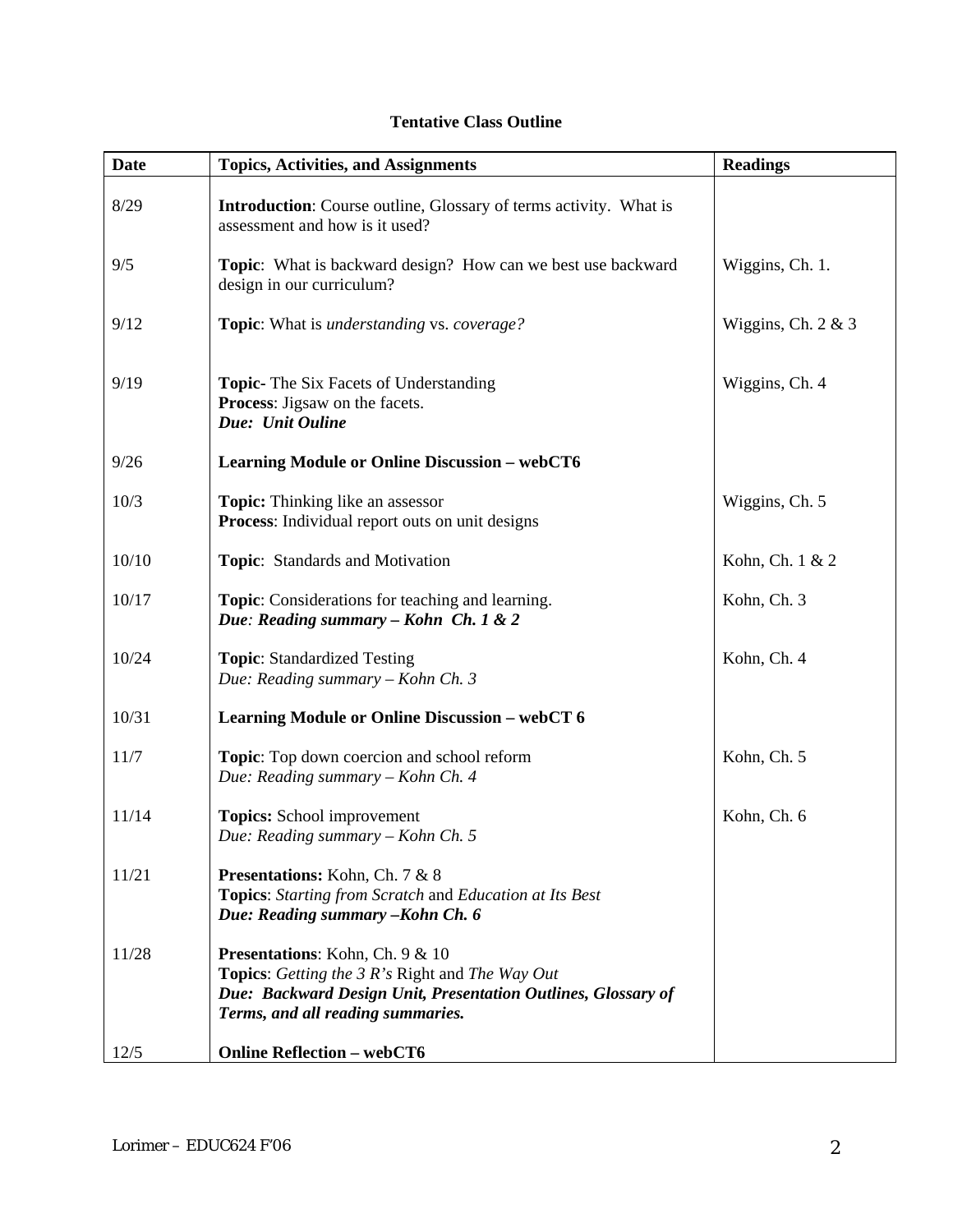### *College of Education Attendance Policy*

Due to the dynamic and interactive nature of courses in the College of Education, all students are expected to attend all classes and participate actively. At a minimum, students must attend more than 80% of class time, or s/he **may not receive a passing grade** for the course at the discretion of the instructor. Individual instructors may adopt more stringent attendance requirements. Should the student have extenuating circumstances, s/he should contact the instructor as soon as possible

### *Make Up Policy*

It is the policy of this class that students will make up for any time missed during the semester. If you miss a class session you will be required to make up the time by completing an assignment. Usually the assignment is a written reflection about a chapter from one of the texts. However, you can negotiate with the professor to complete a different assignment.

### *Accommodation for Disabilities*

Students requiring reasonable accommodations need to contact Disabled Student Services in order to make the necessary arrangements. This organization is located in Craven Hall, room 5025a, and can be reached by telephone at (760) 750-4905 or (760) 750-4909 (TDD users).

### *Plagiarism*

All work submitted for this course should reflect each student's original efforts. When relying on supporting documents authored by others, students should cite those documents clearly and completely. Failure to do so may result in failure of the course.

### *Assignment Descriptions*

### **Backward Design Unit**: (*40 points*)

For this class you will develop a backward design unit in the manner advocated by Grant Wiggins in our required text. You may wish to develop a new unit or modify an existing unit you now teach. The development of the unit is clearly articulated in the text, *Understanding by Design*. You will be required bring to class an outline of your unit on Session 4 of the course.

### **Personal Glossary of Terms**: (*10 points*)

For this class you will create a glossary of terms from Wiggins' text describing key terms and concepts from the book and class lectures. You may write your definitions from class notes or from the text, *Understand by Design*. (Remember to cite Wiggins where appropriate). The purpose of this glossary is for you to describe what you believe are the key elements of the terms you encounter in this course. In other words, think of the glossary as a personal measure of your understanding of backward design and of assessment. The glossary must be typed and the finished glossary must be alphabetized.

### **Reading Summaries (2 parts)**: (*25 points*)

- **I.** For this class you will provide reading summaries for chapters one through six of the Kohn text, *The Schools Our Children Deserve*. The summaries are to be typed and will simply answer each of the following questions:
	- What does the author say?
	- Where do you agree with the author and why?
	- Where do you disagree with the author and why?
	- How can you apply the information from the chapter, if at all?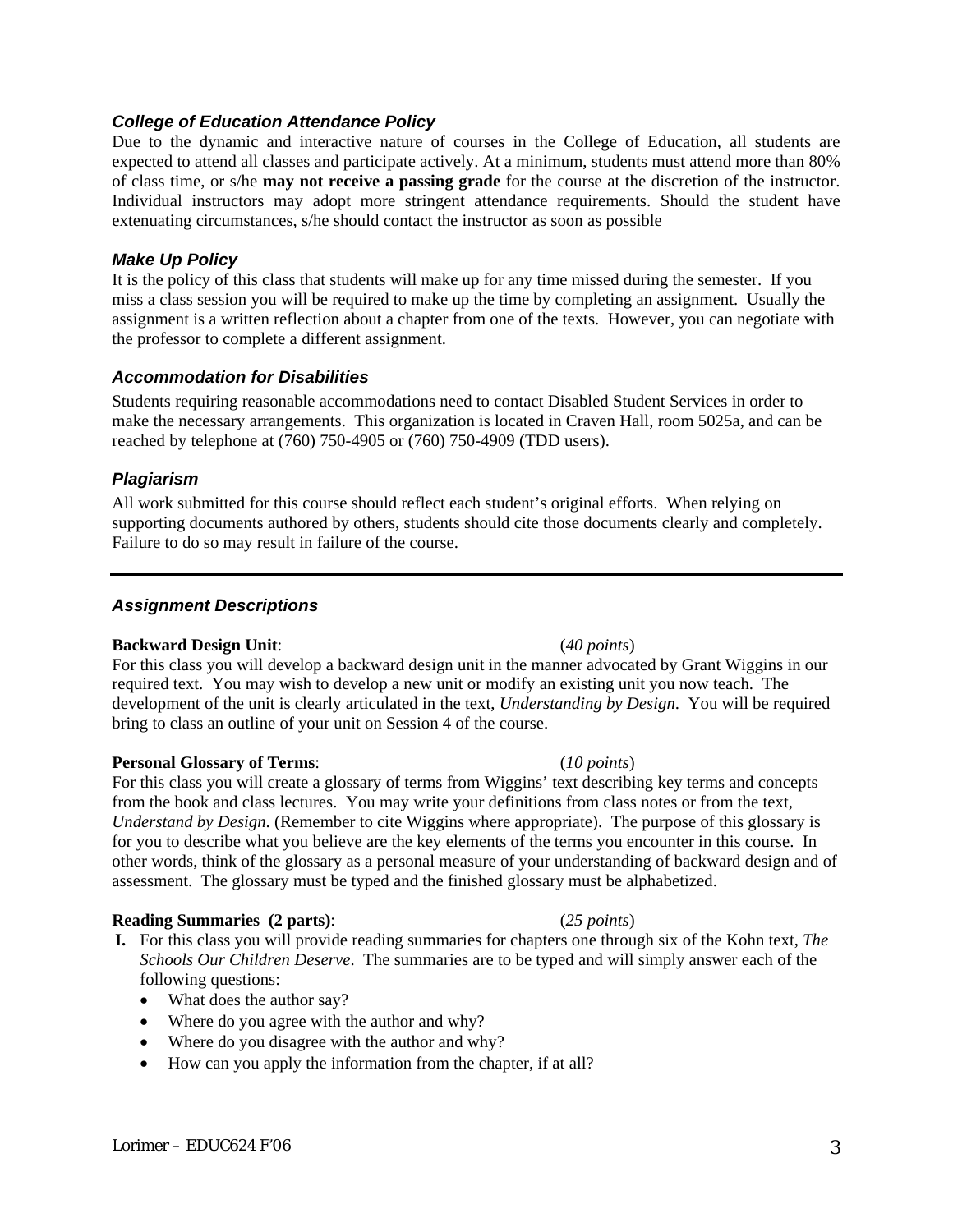Please be thoughtful and succinct in these summaries. A summary should be between 1-2 pages, typed, double-spaced, font size 12. You will write your summary after the lecture about the chapter. Feel free to use your class notes in the summary. Summaries are due the week after the lecture so that the professor can interact with your analytical response.

- **II.** In addition to the six chapter summaries you are required to write a summary overview of the course. This summary will address the following questions:
	- In which ways do Kohn and Wiggins agree philosophically?
	- In which ways do Kohn and Wiggins disagree?
	- What do you feel are the best elements of each thinker?
	- How do you plan to integrate the ideas of these thinkers into your own practice?

## **Presentation and Presentation Outlines**: (*10 points*)

You will be a member of a presentation group that will present one chapter from the Kohn text (Chapters 7 - 10). The manner in which you present the information is up to the group. You may, and are even encouraged, to use the same summary questions from the chapter summaries as a basis for your group presentation. Your group presentation should last approximately one hour. When planning your presentation, please include adequate time for questions and discussion.

Your group will also develop and turn in one group presentation outline. Each member of the group will retain a copy of this outline to be turned in with the final chapter summary document at the end of the course. One outline per group is sufficient. Again, please type the outline, double-spaced, and size 12 font.

## **Participation**: (*15 points*)

Your participation in this course is evaluated on the basis of your input to class discussion, your participation in class activities, and by your professionalism. Please contact me if you are unable to attend class. It is the responsibility of each student to approach the instructor about make-up assignments.

# *Assignments and grade point breakdown:*

| <b>Backward Design Unit</b> | 40 points  |
|-----------------------------|------------|
| Personal Glossary of Terms  | 10 points  |
| <b>Reading Summaries</b>    | 25 points  |
| Presentation and outline    | 10 points  |
| Participation               | 15 points  |
| <b>Total</b>                | 100 points |

# *Grading Scale*

| A         | $100 - 93$ |
|-----------|------------|
| $A-$      | $92 - 90$  |
| $B+$      | $89 - 87$  |
| B         | $86 - 83$  |
| B-        | $82 - 80$  |
| $C_{\pm}$ | $79 - 77$  |
| C         | $76 - 73$  |
| C-        | $72 - 70$  |
|           |            |